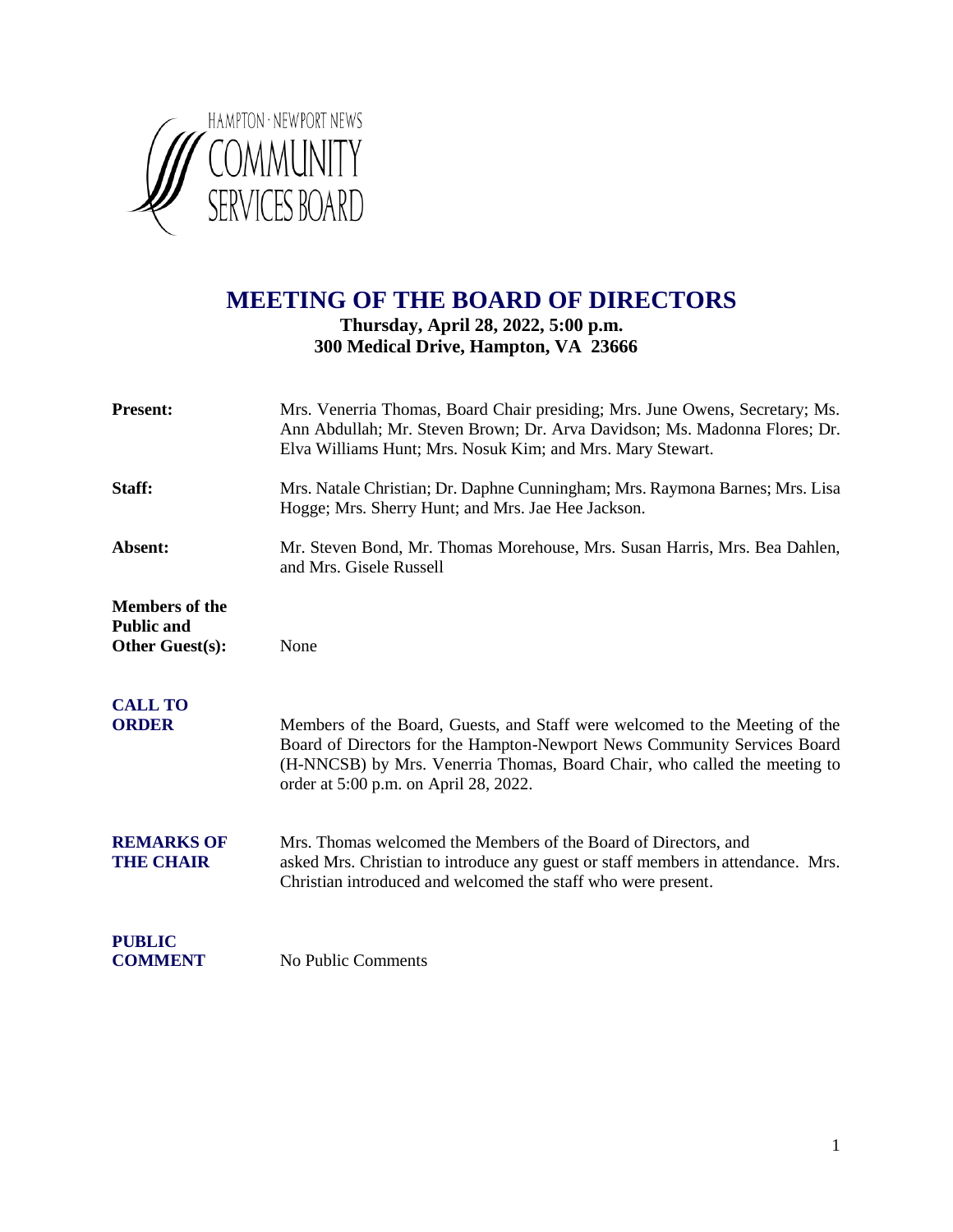## **ACTION ITEMS**

| <u>A-1</u> .      | Board Approval of the Minutes of the Board of Directors Meeting held on<br><b>March 24, 2022</b>                                                                                                                                                                                                                                                                                                                                                                                                                                                                           |
|-------------------|----------------------------------------------------------------------------------------------------------------------------------------------------------------------------------------------------------------------------------------------------------------------------------------------------------------------------------------------------------------------------------------------------------------------------------------------------------------------------------------------------------------------------------------------------------------------------|
| <b>Background</b> | The Minutes of the Board of Directors Meeting held on March 24, 2022 were<br>included in the Board Package on pages 31 through 39.                                                                                                                                                                                                                                                                                                                                                                                                                                         |
| <b>Action</b>     | There being no discussion or comments, the Minutes of the Board of Directors<br>Meeting held on March 24, 2022 were approved as presented.                                                                                                                                                                                                                                                                                                                                                                                                                                 |
| <u>A-2.</u>       | Nomination and Selection Committee Recommendation of Executive<br>Director's Annual Performance Evaluation, Employment Contract Renewal<br>for FY2023 and Proposed Bonus                                                                                                                                                                                                                                                                                                                                                                                                   |
| <b>Issue</b>      | Recommendation to the Board of Directors the approval of Executive Director's<br>Annual Performance Appraisal and FY2023 Employment Contract.                                                                                                                                                                                                                                                                                                                                                                                                                              |
| <b>Background</b> | As per DBHDS requirements and Board By-Laws the performance evaluation and<br>contract of the Executive Director is reviewed annually.                                                                                                                                                                                                                                                                                                                                                                                                                                     |
| <b>Action</b>     | Members of the Board of Directors commended Mrs. Christian's performance.<br>Councilman Steven Brown acknowledged the work of Mrs. Christian during the<br>difficult time of the "Great Resignation", continued pandemic precautions, and<br>challenging financial climate. He praised her dedication, hard work, vision, and<br>He believes Mrs. Christian's greatest accomplishment was<br>leadership.<br>encouraging the Agency's employees to continue to deliver the high quality<br>services the Agency is known for, and took off his hat for her outstanding work. |
|                   | Dr. Arva Davidson noted that Mrs. Christian engaged all staff at every level. A<br>leader can shout commands and demand people follow them, but those types of<br>leaders will find no one walking behind them if they look behind, and they are<br>essentially leading no one. Mrs. Christian's style has played a critical role in the<br>success of the Agency in the current workforce climate.                                                                                                                                                                        |
|                   | Mrs. Ven Thomas added that she has been in awe watching Mrs. Christian at the<br>helm of the Agency. Her guidance in creating the new Strategic Plan, fighting for<br>the Agency despite the challenges of these times, as well as workforce concerns.<br>Mrs. Thomas congratulated Mrs. Christian on her strategizing, her dedication, and<br>leadership during really tough times. She hoped Mrs. Christian always feels the<br>support of the Board of Directors.                                                                                                       |
|                   | The Board of Directors unanimously approved the recommendation of the<br>Nomination and Selection Committee to approve the Annual Performance<br>Appraisal of the Executive Director and FY2023 Employment Contract as well as<br>a salary increase.                                                                                                                                                                                                                                                                                                                       |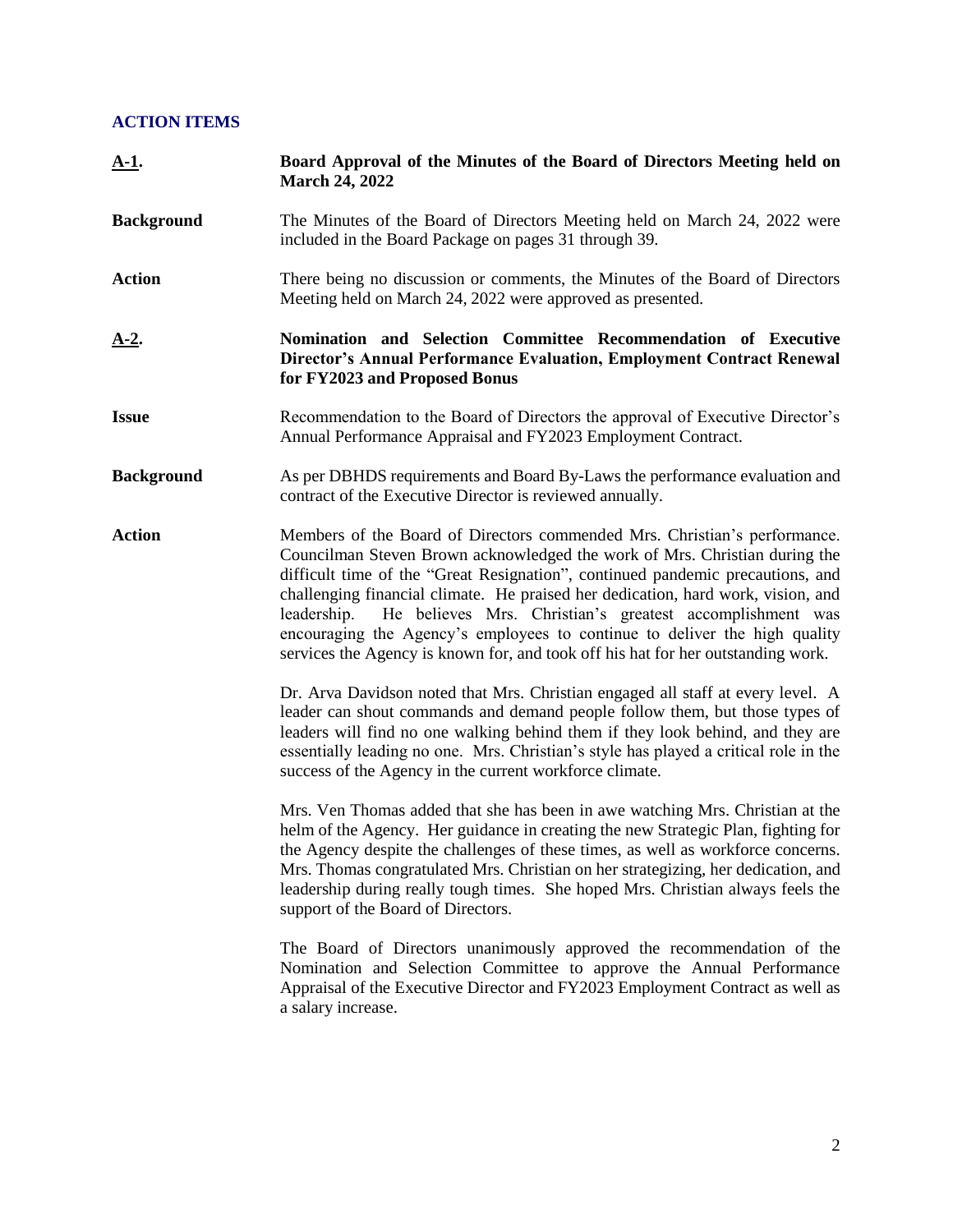| $A-3$ .           | Selection Committee Recommendation<br><b>Nomination</b><br><b>Board</b><br>and<br>on<br><b>Membership</b>                                                                                                                                                                                                                                                 |
|-------------------|-----------------------------------------------------------------------------------------------------------------------------------------------------------------------------------------------------------------------------------------------------------------------------------------------------------------------------------------------------------|
| <b>Issue</b>      | Board Approval of the recommendation of the candidate for the open position from<br>the City of Hampton to be appointed to the H-NNCSB Board of Directors                                                                                                                                                                                                 |
| <b>Background</b> | The Nomination and Selection Committee presents the Board of Directors a<br>recommendation of candidates for approval for any Board vacancy prior to<br>submitting the names to the respective City Councils for appointment.                                                                                                                             |
| Action            | The recommendation from the Nomination and Selection Committee to request<br>appointment to the Board of Directors the qualified candidate for the vacancy<br>from the City of Hampton was approved. The letter requesting approval of the<br>candidate will be sent to the City Clerk for approval by the Hampton City<br>Council at their next meeting. |

### **STANDING BOARD COMMITTEE REPORTS**

| <b>Nomination</b><br>and Selection  | Mrs. Mary Stewart, Committee Chair, reported that members of the Nomination<br>and Selection Committee met on Thursday, April 14, 2022 at 3:00 p.m. via Zoom<br>virtual meeting.                                                                                                                                                                                                                                                                                                                                                            |
|-------------------------------------|---------------------------------------------------------------------------------------------------------------------------------------------------------------------------------------------------------------------------------------------------------------------------------------------------------------------------------------------------------------------------------------------------------------------------------------------------------------------------------------------------------------------------------------------|
|                                     | The Committee Members of the Nomination and Selection Committee discussed<br>the Executive Director's Annual Performance Appraisal, FY2023 Employment<br>Contract and proposed salary increase. They also discussed Board Membership<br>for the upcoming Hampton vacancy and the proposed Slate of Officers for<br>FY2023.                                                                                                                                                                                                                  |
|                                     | Mrs. Christian reminded the Committee Members that for the City of Hampton,<br>Mr. Thomas Morehouse will complete his third term on June 30, 2022. After a<br>review of the candidate pool and lengthy discussion, the Members voted to<br>recommend a candidate for appointment to the Board of Directors.<br>$\mathbf{A}$<br>recommendation will be made to the Board at the April meeting.                                                                                                                                               |
|                                     | The Committee will review the proposed Slate of Officers at the April meeting and<br>make recommendations to the full Board of Directors for the May meeting.                                                                                                                                                                                                                                                                                                                                                                               |
| <b>Budget, Finance</b><br>and Audit | Mr. Steven Brown, Board Member, reported that members of the Budget, Finance<br>and Audit Committee met on Monday, April 25, 2022 at 4:00 p.m. via Zoom<br>virtual meeting. During the meeting, Mrs. Raymona Barnes, Chief Financial<br>Officer, presented the Financial Statements – Operating Results through March 31,<br>2022 for H-NNCSB, Hampton-Newport News Community Services Board<br>Property Company, Inc. (PCI), Share-A-Homes of the Virginia Peninsula (SAH),<br>and the Balance Sheet for Trust for Disabled Persons (TDP). |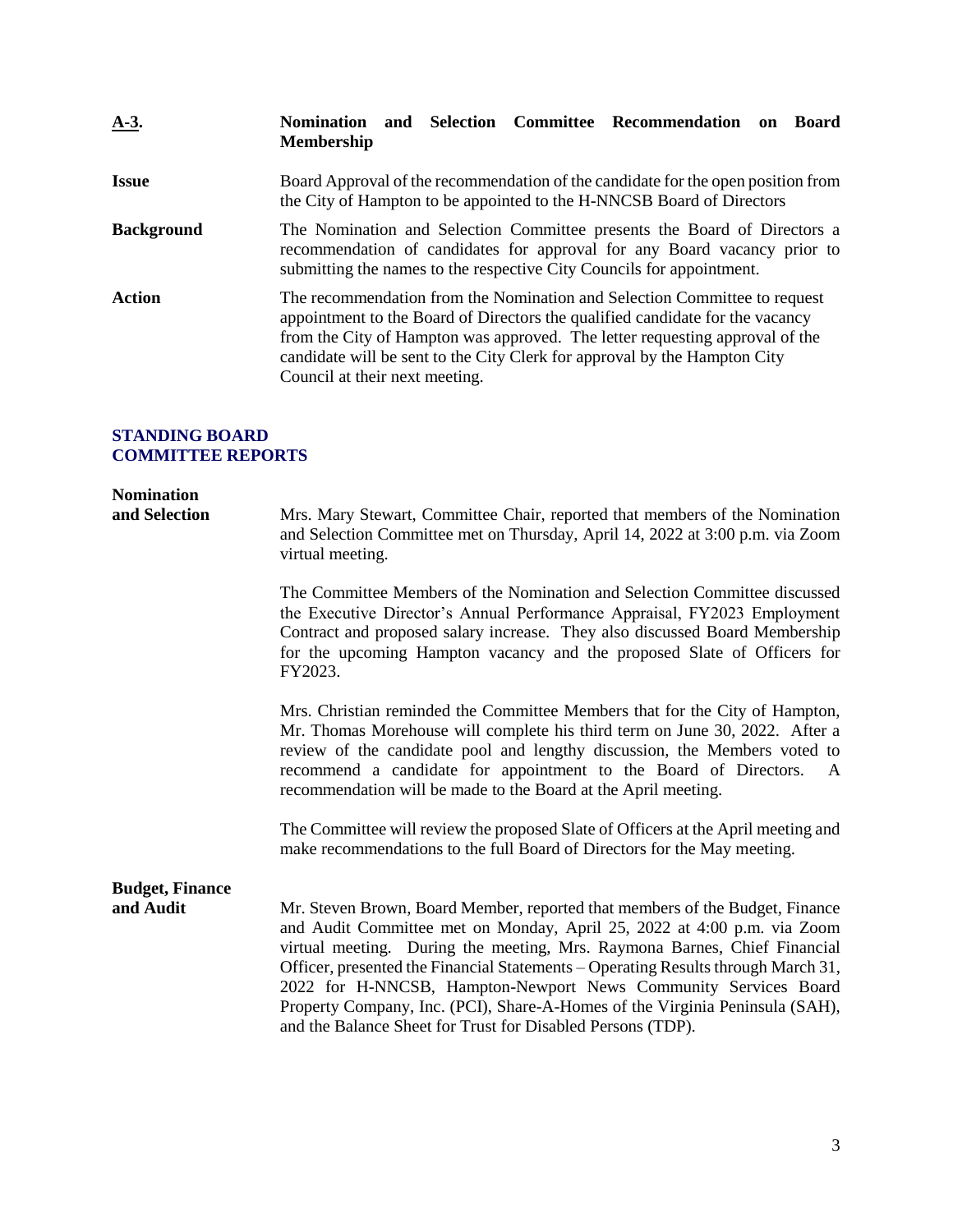Mr. Steven Brown reported that Mrs. Barnes, CFO provided the following update:

The finance team is working to finalize the FY2023 budget. They have completed the individual program budget reviews. The next step will be allocating overhead expenses, verifying that all employees are allocated at 100%, and balancing the budget across the Agency. The State budget is still undergoing the legislative process and the budget may be impacted by the State funding amounts. Local funding has been approved with level funding with minimal changes for special initiatives. The budget currently includes upgrading the Electronic Health Record (EHR) the Agency will transition to Avatar, a NetSmart program in Spring 2023.

Mrs. Barnes also announced that a one-time supplemental bonus payment would be provided to all staff to show the Agency's appreciation for their efforts in providing uninterrupted, quality services throughout the pandemic. This includes a retention bonus with a six month commitment for hard to fill positions.

Mrs. Barnes reviewed the Aging Report, stating the finance team is continuing collection efforts and monitoring Accounts Receivable balances. Mrs. Barnes next reviewed the financial statements and reported that the Agency remains in a strong cash position and the line of credit has not been utilized. In an effort to increase the return on the operating reserve the Agency will be partnering with TowneBank's investment team to invest \$1.25 in CDs through multiple financial institutions. These funds will have limited access until their maturity date. The remaining balance will be transitioned to a CD with a higher rate at TowneBank with a no-penalty access offering flexibility in utilization of the funds.

Further, that Health Insurance expenses are back in-line with budgeted expenses and monthly trends have been stable in the past few months.

Mrs. Barnes provided details on the balance sheets and income statements for H-NNCSB, Property Company Inc., Share a Homes and The Trust for Disabled Persons.

Mrs. Barnes thanked Mr. Morehouse and Mrs. Harris for their efforts in finding new investment products for the Agency's operating reserve funds which will promote growth with minimal risk.

**Community Relations and Governmental**

**Affairs** Dr. Elva Williams Hunt, Board Member, reported that members of the Community Relations and Governmental Affairs Committee met on Monday, April 25, 2022 at 4:30 p.m. via Zoom virtual meeting. Mrs. Bea Dahlen presided. During the meeting, Committee Members were provided Legislative updates, discussed local initiatives, the Hall of Fame nominations, and COVID-19 updates.

> Dr. Hunt stated that Mrs. Sherry Hunt, Director of Communications and Business Development, provided a brief Legislative Update to the Committee Members. Mrs. Hunt reported that the General Assembly has not yet passed the State budget and they are due back in session on Wednesday, April 27. They will look at nearly 150 pieces of legislation from the Governor. Mrs. Hunt advised that our legislative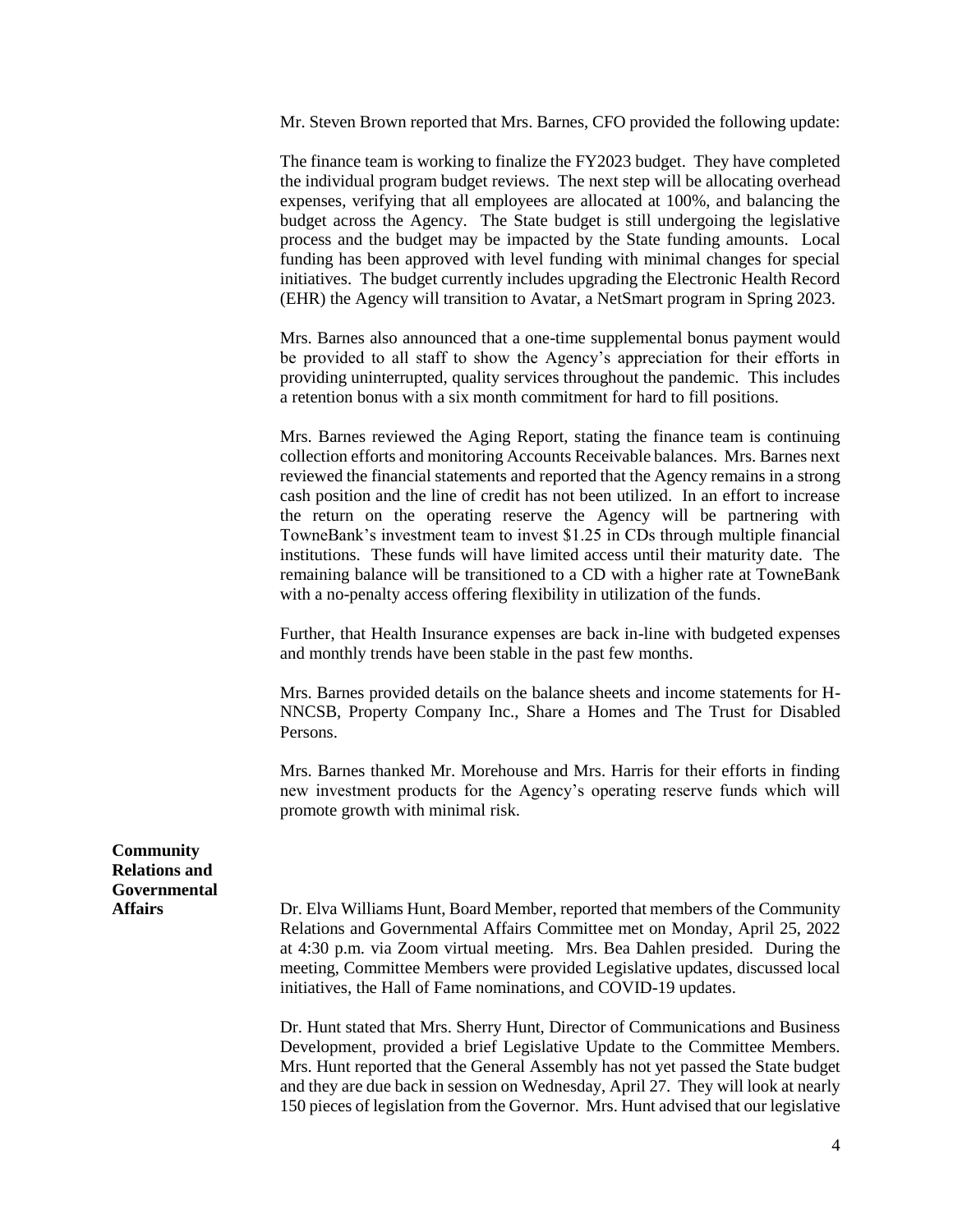advocacy work will continue with individual meetings scheduled over the spring and summer months. The CRGA Committee and Agency staff will also meet with other stakeholders in the two communities.

Dr. Hunt reported that Mrs. Christian advised that she spoke with a few Newport News City Council members at their recent Boards and Commissions Reception last week where she thanked them for the APRA funding that the CSB received. This event is put on annually to express appreciation to Newport News Board and Commission members. Mrs. Dahlen attended, representing the Board of Directors. Mrs. Christian also advised that she also spoke with Ms. Cindy Rohlf, Newport News City Manager and Mr. Alan Archer Assistant City Manager and will be scheduling appointments to meet with both our City Managers in the coming weeks.

It was also noted that Mrs. Christian provided the Committee Members with an update on the Crisis Receiving Center. Dr. Daphne Cunningham, Deputy Executive Director, provided an update on the COVID-19 status at the Agency. She reported that the numbers have continued to decrease significantly. The Agency is also slowly allowing staff to attend large conferences while encouraging them to continue to practice COVID-19 safety protocols. She also advised that the Agency continues to encourage getting the fourth vaccine, and that Genoa Pharmacy on the main campus will provide to staff, clients, and Board members who are over 50 as well as those who are immunocompromised.

Dr. Hunt further reported that the CRGA Committee discussed the upcoming Hall of Fame induction. During the meeting, Mrs. Christian reviewed the history and criteria of the Hall of Fame to Committee Members. She also listed some notable recipients of the Hall of Fame award from prior years. Committee Members were asked to submit Hall of Fame nominations to Mrs. Jackson and the candidates will be discussed at the next CRGA meeting. A recommendation will be made to the full Board of Directors at the May meeting.

The Hall of Fame, PLG/ Employee Recognition luncheon will be held on June 28th at the Newport News Marriott. Details will be sent out in the next few weeks.

## **EXECUTIVE DIRECTOR**

**UPDATE** Mrs. Thomas stated that Members of the Board received Informational Items in the Board Package on pages 4 through 6, and Clinical Division Program Highlights on pages 7 through 30. Please note that the Program Highlights format is now in line with our new strategic plan. She thanked our Division Directors for incorporating our new strategic plan in all that we do, in order to keep it as a living document.

> Mrs. Christian thanked the Members of the Board of Directors for renewing her employment contract and recognized Dr. Daphne Cunningham and the Executive Leadership Team for their ongoing support.

> Mrs. Christian also noted that Agency leadership met with both Newport News Police Chief Drew and Hampton Chief Talbot. The meetings went well and various partnership opportunities were discussed. The Agency looks forward to